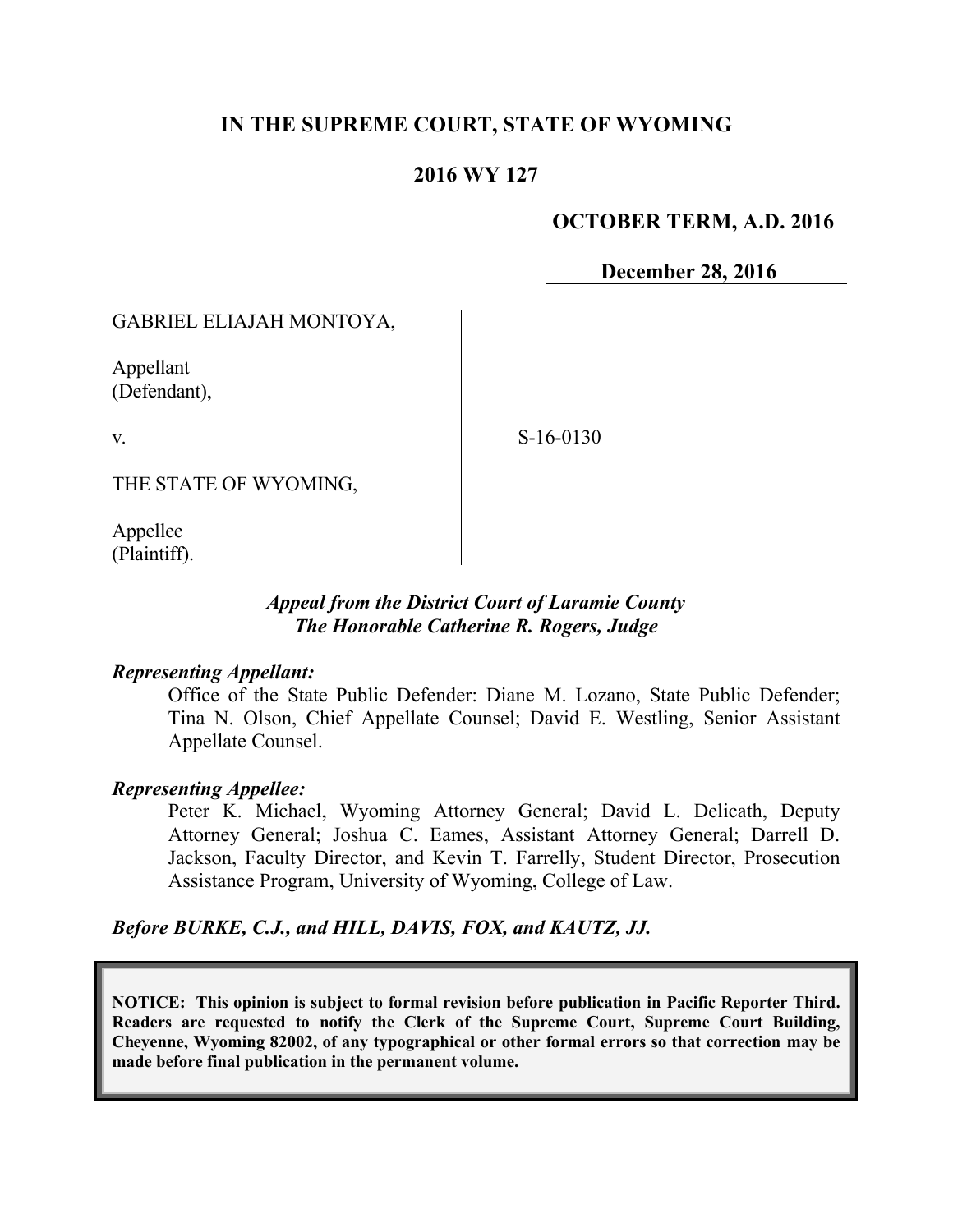### **FOX, Justice.**

[¶1] After his first jury trial ended in a mistrial, a second jury found Gabriel Eliajah Montoya guilty of felony stalking. Mr. Montoya appeals his conviction, claiming his second trial violated his right against double jeopardy because the prosecutor provoked him into moving for a mistrial. We affirm.

### *ISSUE*

[¶2] We rephrase the issue as follows: Were Mr. Montoya's rights against double jeopardy violated when he was tried again after his first trial ended in a mistrial?

# *FACTS*

[¶3] Mr. Montoya was charged by Information with felony stalking in violation of Wyo. Stat. Ann. § 6-2-506(e)(iv) (LexisNexis 2015). His case proceeded to trial and was submitted to the jury. After jury deliberations began, but before a decision was reached, the jury submitted a question to the court: "We have State's Exhibit 1 and 2, but we also have [the victim's] Petition for Stalking Protection Order with [the victim's] written reason for getting the Petition for Stalking Protection Order. Were we supposed to have [the victim's] written reasoning for getting the protection order?"

[¶4] The district court notified the parties of the jury's question and stated:

My strong suspicion is that this document got mixed in with other documents; namely Exhibit 1, which the jury returned to me along with this document, when [the State's attorney] handed Mr. Montoya documents as he testified at the witness stand, and then they were given to the jury as they went into deliberations. Of course, not at all imputing ill intent to the State, but it would seem to be that this is a substantive concern.

The district court then invited defense counsel to make a motion. Counsel for Mr. Montoya moved for a mistrial, stating "I don't believe it was intentional or ill will, but it has made it to the jury. There's no limiting instruction that can unring this bell." The State did not object to the motion and stated:

> I do apologize to the Court. It was delivered to the witness stand when Mr. Montoya testified, and my intention was for him to identify it and acknowledge that he received it and knew about it. But there wasn't supposed to be any testimony about it. It inadvertently must have been taken off the witness stand with Exhibit 1.

The district court granted Mr. Montoya's motion for mistrial and scheduled a second jury trial.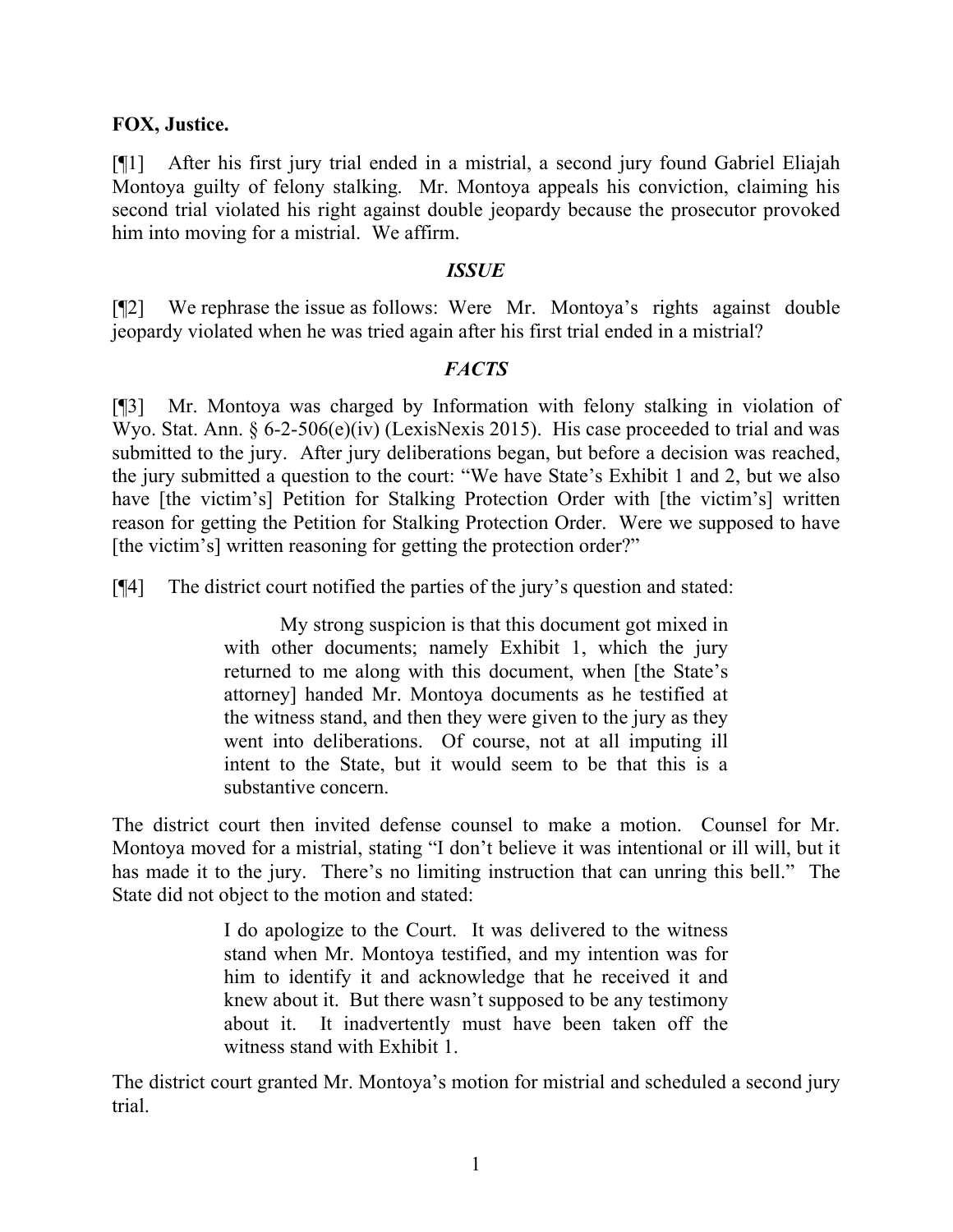[¶5] Prior to the second jury trial, Mr. Montoya filed a Motion to Dismiss, claiming his right to a fair trial would be violated by a second trial because the witnesses were tainted when they remained in the courtroom after they testified in the first trial. Mr. Montoya did not raise any issues related to double jeopardy. The district court denied the motion and a jury found Mr. Montoya guilty of felony stalking. Mr. Montoya was sentenced to incarceration for a period of not less than three years nor more than five years. The court suspended the terms of confinement on the condition that Mr. Montoya successfully complete five years of probation. Mr. Montoya timely filed his notice of appeal.

#### *STANDARD OF REVIEW*

[¶6] We review alleged violations of constitutional rights de novo. *Webster v. State*, 2016 WY 76, ¶ 8, 376 P.3d 488, 491 (Wyo. 2016). In *State v. Newman*, 2004 WY 41, 88 P.3d 445 (Wyo. 2004), we held that once a mistrial is declared and the State re-files the charges, the defendant is "entitled to raise the bar of double jeopardy by presenting evidence that the prosecution intended to goad him into moving for a mistrial the first time around." *Id.* at ¶ 22, 88 P.3d at 453. Mr. Montoya did not file a motion to dismiss raising the double jeopardy issue when the second trial was scheduled, and our review is limited to a search for plain error. *Bowlsby v. State*, 2013 WY 72, ¶ 6, 302 P.3d 913, 915 (Wyo. 2013). "[T]he appellant must prove (1) the record clearly reflects the alleged error; (2) the existence of a clear and unequivocal rule of law; (3) a clear and obvious transgression of that rule of law; and (4) the error adversely affected a substantial right resulting in material prejudice to him." *Id.* "Under the plain error standard of review, we reverse a district court's decision only if it is so plainly erroneous that the judge should have noticed and corrected the mistake even though the parties failed to raise the issue." *Young v. State*, 2016 WY 70, ¶ 14, 375 P.3d 792, 796 (Wyo. 2016) (quoting *Masias v. State*, 2010 WY 81, ¶ 20, 233 P.3d 944, 950 (Wyo. 2010)).

#### *DISCUSSION*

# *Were Mr. Montoya's rights against double jeopardy violated when he was tried again after his first trial ended in a mistrial?*

[¶7] Mr. Montoya asserts that subjecting him to a second trial for the same criminal offense violated the double jeopardy protections of the Fifth Amendment.<sup>1</sup> The United States and Wyoming constitutions guarantee that a person will not be placed twice in jeopardy of prosecution, conviction, or punishment for the same criminal offense. U.S. Const. amend. V; Wyo. Const. art. 1,  $\S$  11. Although language of the two provisions

<sup>&</sup>lt;sup>1</sup> Mr. Montoya makes cursory references to a Sixth Amendment right to a fair trial, but fails to present a cogent argument; therefore we will not consider it. *Ortiz v. State*, 2014 WY 60, ¶ 57, 326 P.3d 883, 896 (Wyo. 2014) (This Court will not address arguments that lack any cogent argument or citation to relevant authority) (citation omitted).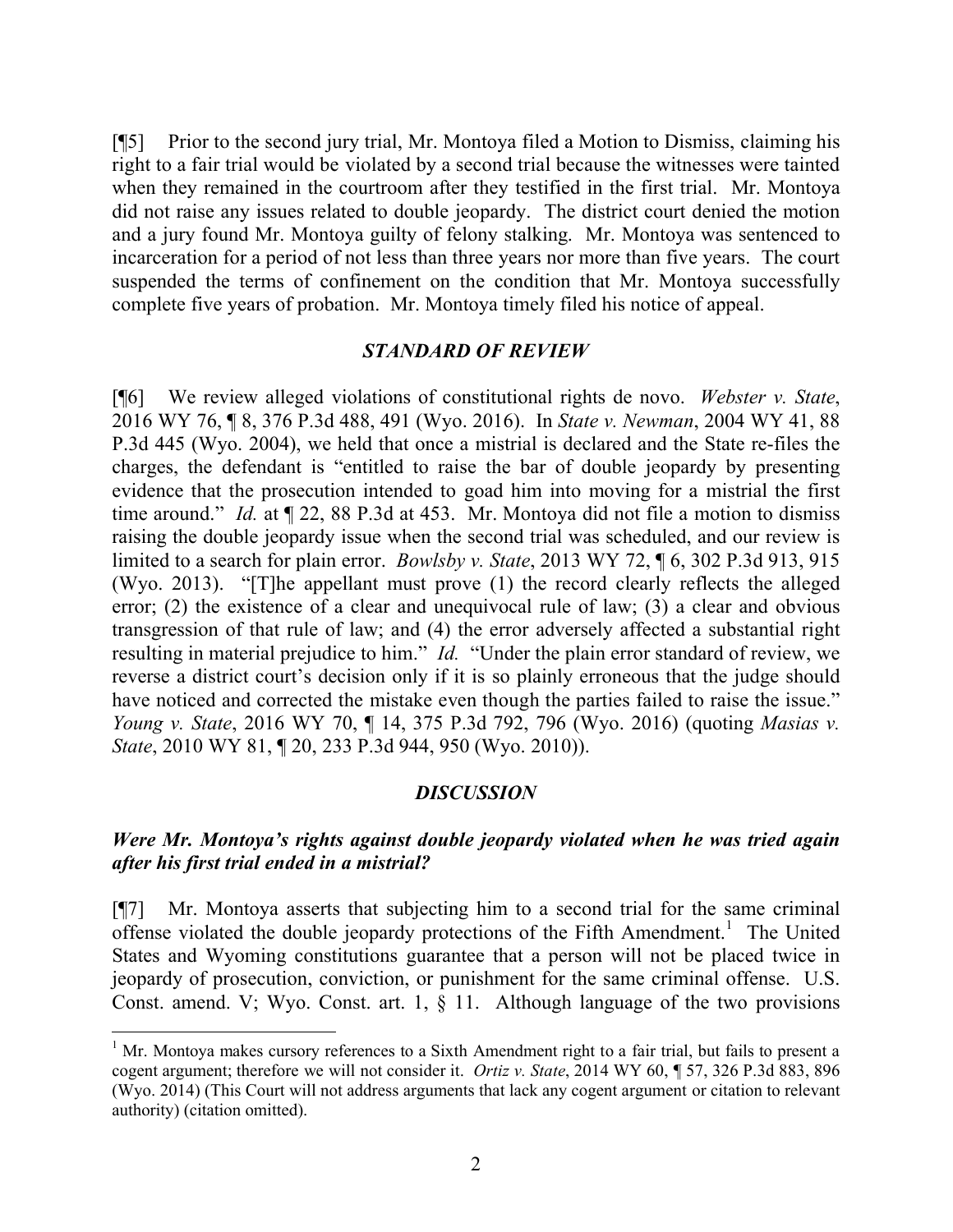differs, "they have the same meaning and are co-extensive in application." *Derrera v. State*, 2014 WY 77, ¶ 23, 327 P.3d 107, 113 (Wyo. 2014) (quoting *Landeroz v. State*, 2011 WY 168, ¶ 17, 267 P.3d 1075, 1080 (Wyo. 2011)). The provisions of both constitutions provide an accused three protections: "1) protection against a second prosecution for the same offense following an acquittal; 2) protection against a second prosecution for the same offense after a conviction; and 3) protection against multiple punishments for the same offense." *Id.* (quoting *Landeroz*, 2011 WY 168, ¶ 17, 267 P.3d at 1080). "For double jeopardy to bar re-trial in a case where the district court grants a defense motion for a mistrial based upon prosecutorial misconduct, the defense must show prosecutorial intent to goad the defense into moving for a mistrial." *Newman*, 2004 WY 41, ¶ 21, 88 P.3d at 452-53 (citing *Oregon v. Kennedy*, 456 U.S. 667, 676, 102 S.Ct. 2083, 2089, 72 L.Ed.2d 416 (1982)).

[¶8] Mr. Montoya contends that he had no other option but to request a mistrial in the first trial and that the prosecutor forced him into that position by providing the objectionable material to the jury. He argues that the prosecutor was the only one who had control over the document, and the prosecutor's actions should not be excused because of simple negligence or mistake. That argument misconstrues the standard to establish a double jeopardy violation. "Prosecutorial conduct that might be viewed as harassment or overreaching, even if sufficient to justify a mistrial on defendant's motion, . . . does not bar retrial absent intent on the part of the prosecutor to subvert the protections afforded by the Double Jeopardy Clause." *Oregon v. Kennedy,* 456 U.S. 667, 675-76, 102 S.Ct. 2083, 2089, 72 L.Ed.2d 416 (1982). *See also United States v. Powell*, 982 F.2d 1422, 1429 (10th Cir. 1992) ("Carelessness or mistake on the part of the prosecution . . . is not sufficient to bar retrial under the Double Jeopardy Clause.").

[¶9] In *United States v. Tafoya*, 557 F.3d 1121 (10th Cir. 2009), the district court issued limiting instructions in an attempt to avoid unfair prejudice and confusion on certain issues. *Id.* at 1123. During the trial, "counsel for the Government elicited inadmissible testimony from a witness" in violation of the order and the district court granted the defendant's motion for a mistrial. *Id.* at 1124. The defendant filed a motion to dismiss, claiming a retrial would violate the double jeopardy clause. *Id.* At a hearing on the motion, the prosecutor conceded his question that brought forth the inadmissible testimony was "an inartful question," that he "shouldn't have asked that question," and that he "did not do a good job" of conveying the testimony limitations to the witnesses. *Id.* at 1125. The district court determined that while the prosecutor's conduct was perhaps negligent, it was not his "intent to goad the defendant into moving for a mistrial." *Id.* On appeal, the Tenth Circuit Court of Appeals upheld the district court's findings, stating the "district court did not err in holding that there was no intent to manipulate [defendant] into moving for a mistrial, and this case does not fall into the 'goading' exception as set forth in *Kennedy*, 456 U.S. at 673-77, 102 S.Ct. at 2083." *Id.* at 1127.